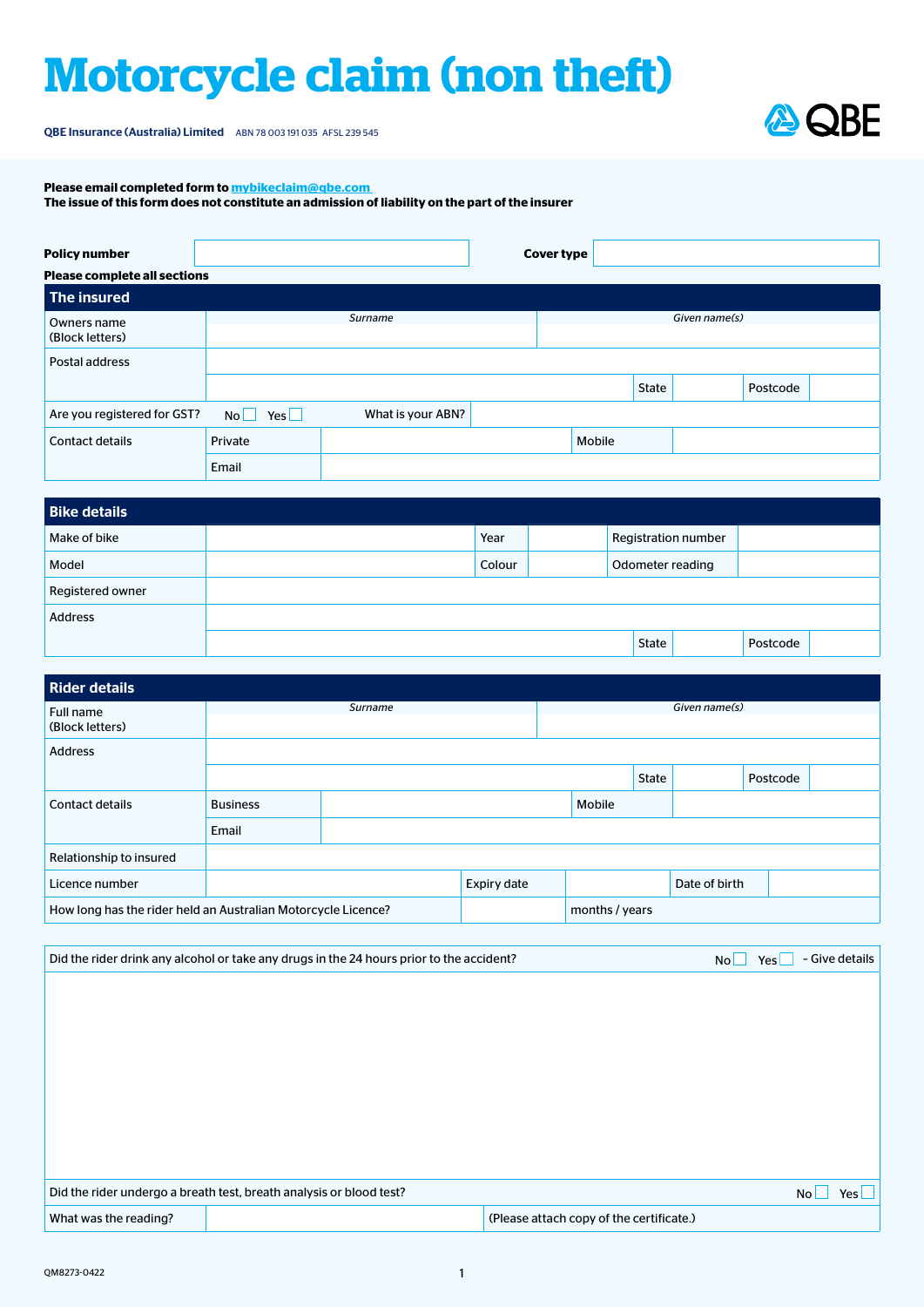| <b>Incident details</b>                             |  |      |     |           |  |                |  |               |           |               |
|-----------------------------------------------------|--|------|-----|-----------|--|----------------|--|---------------|-----------|---------------|
| Date                                                |  |      | Day |           |  | Time           |  | $am \Box$     | $pm \Box$ |               |
| Where did the incident happen?                      |  |      |     |           |  |                |  |               |           |               |
| Street                                              |  |      |     |           |  |                |  |               |           |               |
| Suburb                                              |  |      |     |           |  |                |  |               |           |               |
| Nearest cross street                                |  |      |     |           |  |                |  |               |           |               |
| Road surface                                        |  | Dry  |     | Wet       |  | Loose          |  |               |           |               |
| At the time of the accident the insured vehicle was |  |      |     | Parked    |  | Stationary     |  | Moving        |           |               |
| <b>Traffic control</b>                              |  | None |     | Stop sign |  | Traffic lights |  | Give way sign |           | Other<br>H    |
| Number of other vehicles included                   |  |      |     |           |  |                |  |               |           |               |
| What happened?                                      |  |      |     |           |  |                |  |               |           |               |
|                                                     |  |      |     |           |  |                |  |               |           |               |
|                                                     |  |      |     |           |  |                |  |               |           |               |
|                                                     |  |      |     | Surname   |  |                |  |               |           | Given name(s) |
| Who was at fault?                                   |  |      |     |           |  |                |  |               |           |               |
| <b>SKETCH DIAGRAM OF ACCIDENT</b>                   |  |      |     |           |  |                |  |               |           |               |
| 1. Name streets                                     |  |      |     |           |  |                |  |               |           |               |
| 2. Indicate direction<br>of travel                  |  |      |     |           |  |                |  |               |           |               |
| 3. Your bike                                        |  |      |     |           |  |                |  |               |           |               |
| 4. Other vehicle                                    |  |      |     |           |  |                |  |               |           |               |
|                                                     |  |      |     |           |  |                |  |               |           |               |
|                                                     |  |      |     |           |  |                |  |               |           |               |

| Damage to your bike                                        |                |                  |
|------------------------------------------------------------|----------------|------------------|
| Are you claiming for the damage to your bike?              |                | <b>No</b><br>Yes |
| Was the bike towed?                                        |                | Yes<br>No        |
| Name of tow company                                        |                |                  |
| Where was it towed?                                        |                |                  |
| Where is bike now?                                         |                |                  |
| <b>SKETCH DIAGRAM</b>                                      |                |                  |
| Shade in damage to<br>bike Indicate point<br>of impact (X) | $\circledcirc$ |                  |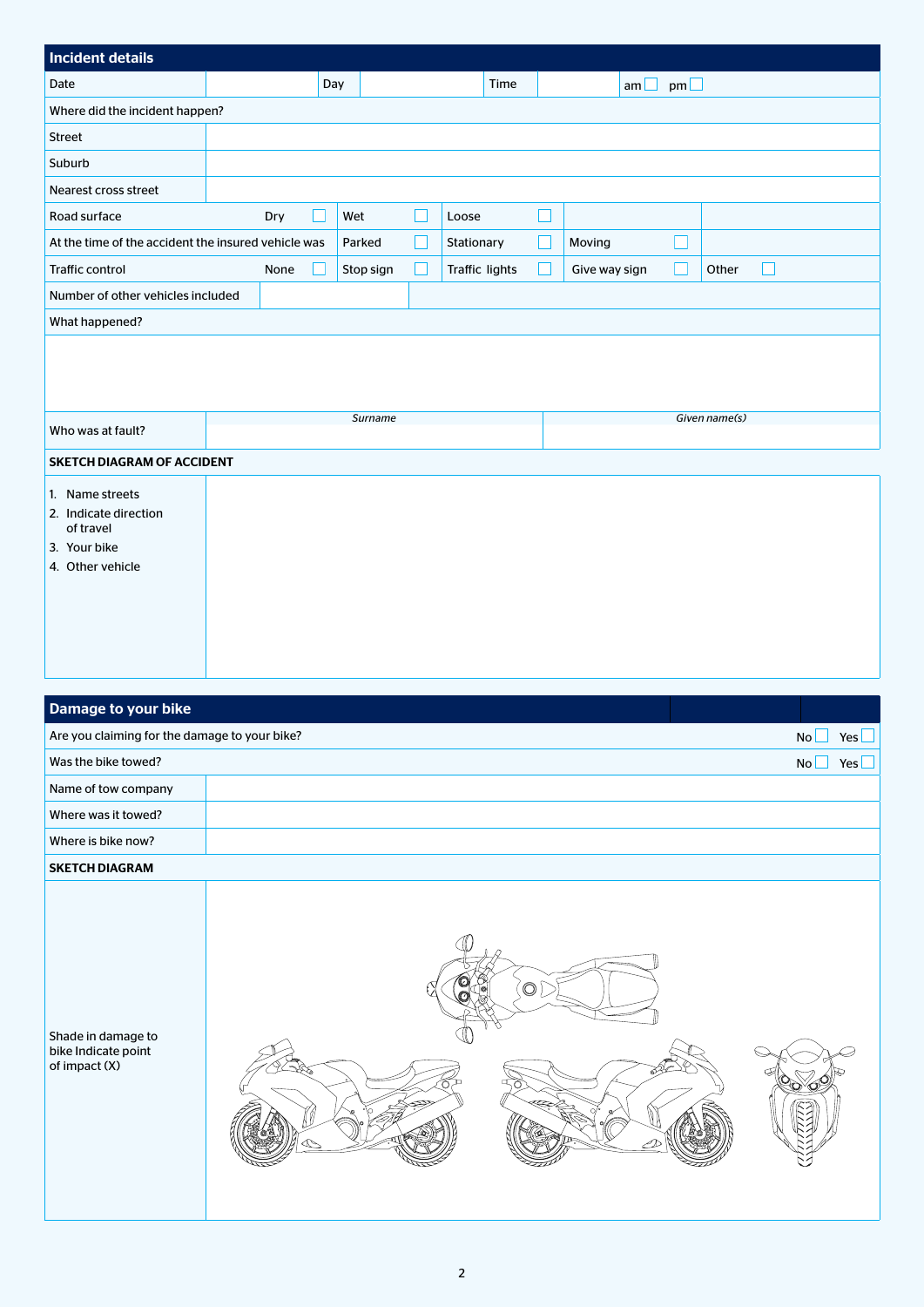| <b>Owner of other vehicle</b>                                     |                                                                       |  |  |         |       |  |            |  |  |
|-------------------------------------------------------------------|-----------------------------------------------------------------------|--|--|---------|-------|--|------------|--|--|
| Name                                                              | Given name(s)<br>Surname                                              |  |  |         |       |  |            |  |  |
|                                                                   |                                                                       |  |  |         |       |  |            |  |  |
| <b>Address</b>                                                    |                                                                       |  |  |         |       |  |            |  |  |
|                                                                   |                                                                       |  |  |         | State |  | Postcode   |  |  |
| Contact numbers                                                   | <b>Business</b>                                                       |  |  | Private |       |  |            |  |  |
| Driver's licence number                                           |                                                                       |  |  |         |       |  |            |  |  |
| Was the owner in the vehicle at the time of the accident?<br>No l |                                                                       |  |  |         |       |  | Yes $\Box$ |  |  |
|                                                                   | IF THERE IS MORE THAN 1 OTHER VEHICLE INVOLVED PLEASE ATTACH DETAILS. |  |  |         |       |  |            |  |  |

| Damage to other vehicle    |  |                     |  |                 |  |  |  |  |
|----------------------------|--|---------------------|--|-----------------|--|--|--|--|
| <b>Registration number</b> |  | Pear of manufacture |  | Make of vehicle |  |  |  |  |
| Model                      |  |                     |  | Colour          |  |  |  |  |

| <b>Other vehicle</b>                                          |                                                                                                                                                                     |
|---------------------------------------------------------------|---------------------------------------------------------------------------------------------------------------------------------------------------------------------|
| <b>SKETCH DIAGRAM</b>                                         |                                                                                                                                                                     |
| Shade in damage to<br>vehicle Indicate point<br>of Impact (X) | $\Box$<br>$\overline{\phantom{0}}$<br>$\Box$<br>$\circ$<br>$\circ$<br>0<br>$\mathsf O$<br>$\circ$<br>$\circ$<br>$\Box$<br>$\qquad \qquad \qquad \Box$<br>$\bigcirc$ |

| Other parties                                                                  |         |  |               |  |          |  |  |
|--------------------------------------------------------------------------------|---------|--|---------------|--|----------|--|--|
| Give details of pedestrians, owners of property or owners of animals involved. |         |  |               |  |          |  |  |
|                                                                                | Surname |  | Given name(s) |  |          |  |  |
| Name                                                                           |         |  |               |  |          |  |  |
| <b>Address</b>                                                                 |         |  |               |  |          |  |  |
|                                                                                |         |  | <b>State</b>  |  | Postcode |  |  |
| <b>Contact numbers</b>                                                         |         |  |               |  |          |  |  |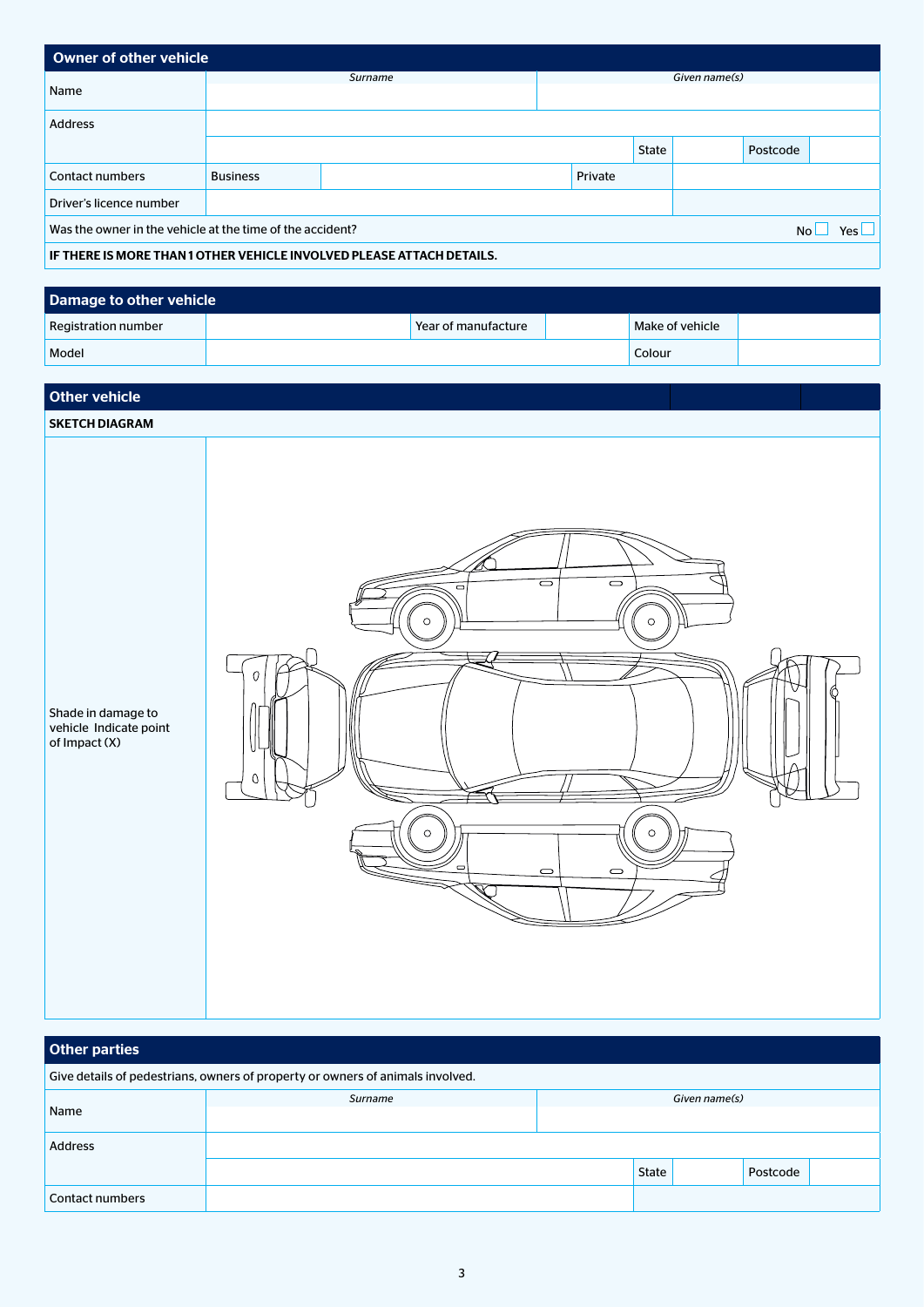| <b>Police</b>                                                                  |  |                       |    |                                            |      |            |  |  |  |
|--------------------------------------------------------------------------------|--|-----------------------|----|--------------------------------------------|------|------------|--|--|--|
| Give details of pedestrians, owners of property or owners of animals involved. |  |                       |    |                                            |      |            |  |  |  |
| Did a police officer attend the accident scene                                 |  | Yes<br>N <sub>0</sub> | or | did you report the incident to the police? |      | N٢<br>Yesl |  |  |  |
| Name                                                                           |  |                       |    |                                            | Rank |            |  |  |  |
| Station                                                                        |  |                       |    |                                            |      |            |  |  |  |
| <b>Police Report Number</b>                                                    |  |                       |    |                                            |      |            |  |  |  |
| Name of person to be charged or cautioned                                      |  |                       |    |                                            |      |            |  |  |  |
| Nature of charge or caution                                                    |  |                       |    |                                            |      |            |  |  |  |

## Witness(es) details

| Witnesstes) details                                   |         |  |               |          |       |  |
|-------------------------------------------------------|---------|--|---------------|----------|-------|--|
|                                                       | Surname |  | Given name(s) |          |       |  |
| Name                                                  |         |  |               |          |       |  |
| Address                                               |         |  |               |          |       |  |
|                                                       |         |  | State         | Postcode |       |  |
| <b>Contact numbers</b>                                |         |  |               |          |       |  |
| Was the witness known to either party?                |         |  |               | No l     | Yes L |  |
|                                                       | Surname |  | Given name(s) |          |       |  |
| Name                                                  |         |  |               |          |       |  |
| Address                                               |         |  |               |          |       |  |
|                                                       |         |  | State         | Postcode |       |  |
| Was the witness known to either party?<br>No<br>Yes l |         |  |               |          |       |  |

| <b>Owner(s) and rider history</b>                                                                   |                   |                             |                          |                 |  |  |  |
|-----------------------------------------------------------------------------------------------------|-------------------|-----------------------------|--------------------------|-----------------|--|--|--|
| In the last 3 years have you as owner or the rider of this bike:                                    |                   |                             |                          |                 |  |  |  |
| 1. Had insurance refused, declined or cancelled by an insurer or any special conditions imposed?    |                   |                             |                          |                 |  |  |  |
| 2. Been convicted or charged with:                                                                  |                   |                             |                          |                 |  |  |  |
| (a) Drug use, driving under the influence, or exceeding prescribed concentration of alcohol?        |                   |                             |                          |                 |  |  |  |
| (b) Any driving offences or speeding infringements?                                                 |                   |                             |                          |                 |  |  |  |
| (c) Fraud, arson, theft or any other criminal act?                                                  |                   |                             |                          |                 |  |  |  |
| 3. Had a drivers or motorcycle licence cancelled, suspended or endorsed?                            |                   |                             |                          |                 |  |  |  |
| 4. Had a claim or accident?                                                                         |                   |                             |                          |                 |  |  |  |
| 5. Had a car or bike stolen or burnt out? (include any not reported or not claimed from an insurer) |                   |                             |                          |                 |  |  |  |
| If you answered 'Yes' to any of the above questions please provide relevant details below:          |                   |                             |                          |                 |  |  |  |
| Name of driver                                                                                      | Date of incident  | Details of each incident    | Your insurer             | Person at fault |  |  |  |
| e.g. John Smith                                                                                     | Feb <sub>04</sub> | Speeding 80km in 60km zone  | $\overline{\phantom{a}}$ | <b>Self</b>     |  |  |  |
| <b>Bill Jones</b>                                                                                   | April 05          | Hit third party in the rear | XYZ Co                   | Bil             |  |  |  |
|                                                                                                     |                   |                             |                          |                 |  |  |  |
|                                                                                                     |                   |                             |                          |                 |  |  |  |
|                                                                                                     |                   |                             |                          |                 |  |  |  |
|                                                                                                     |                   |                             |                          |                 |  |  |  |
|                                                                                                     |                   |                             |                          |                 |  |  |  |
|                                                                                                     |                   |                             |                          |                 |  |  |  |
|                                                                                                     |                   |                             |                          |                 |  |  |  |
|                                                                                                     |                   |                             |                          |                 |  |  |  |
|                                                                                                     |                   |                             |                          |                 |  |  |  |
|                                                                                                     |                   |                             |                          |                 |  |  |  |
| If there is insufficient space, please attach a sheet with the relevant information.                |                   |                             |                          |                 |  |  |  |